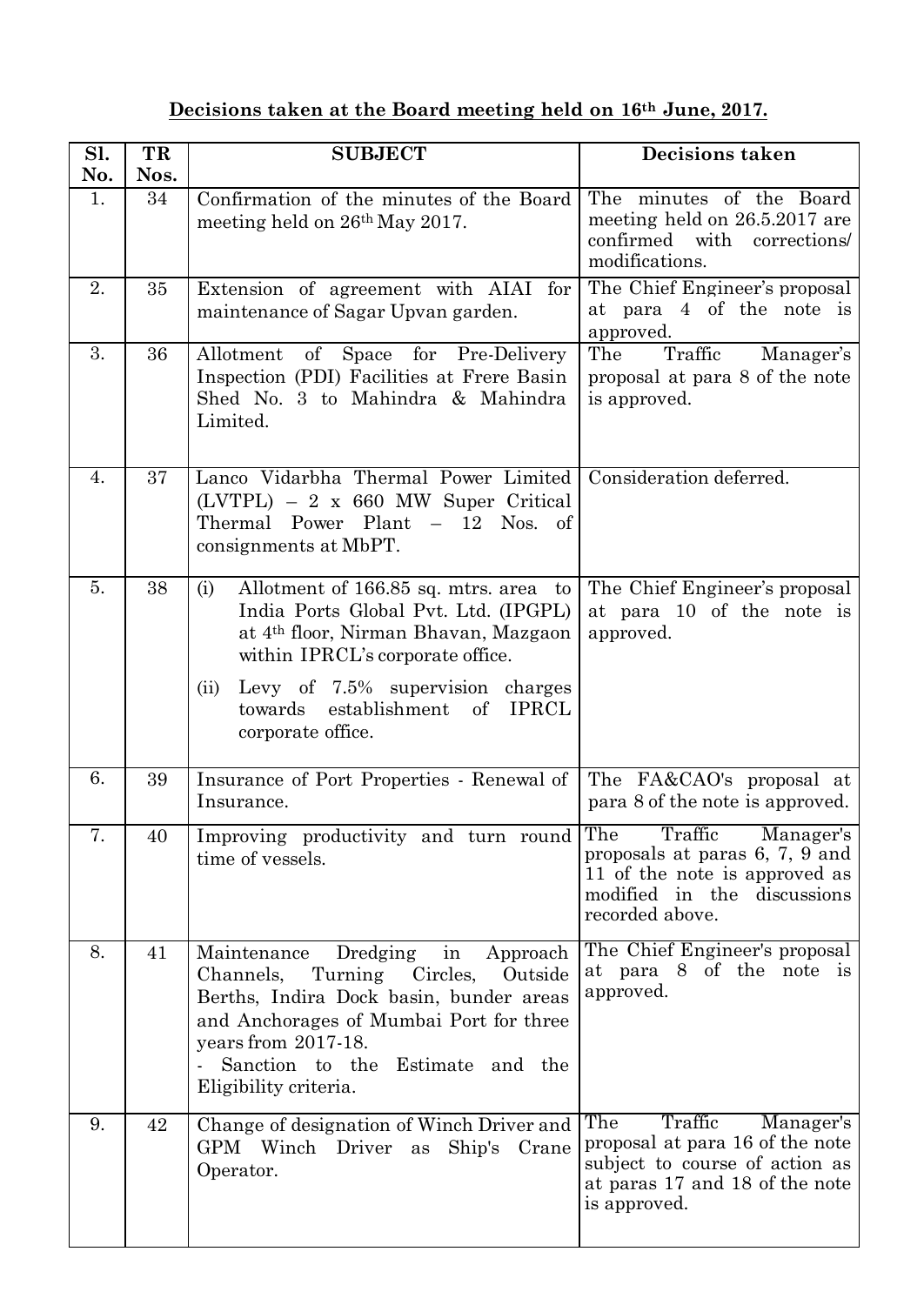| Sl. | TR   | <b>SUBJECT</b>                                                                                                                                                                                                                                        | Decisions taken                                                                                                                                                                                                                                                                                                                                                          |
|-----|------|-------------------------------------------------------------------------------------------------------------------------------------------------------------------------------------------------------------------------------------------------------|--------------------------------------------------------------------------------------------------------------------------------------------------------------------------------------------------------------------------------------------------------------------------------------------------------------------------------------------------------------------------|
| No. | Nos. |                                                                                                                                                                                                                                                       |                                                                                                                                                                                                                                                                                                                                                                          |
| 10. | 43   | Consultancy Service for Techno Economic<br>Feasibility Study of providing Ropeway<br>Service<br>between<br>Sewree<br>Fort<br>and<br>Elephanta Island in Mumbai Harbour.                                                                               | The Chief Engineer's proposal<br>at para 9 (ii) and (iii) of the<br>note is approved.<br>The proposal at para 9 (i) is<br>deferred.                                                                                                                                                                                                                                      |
| 11. | 44   | Amendment<br>Mumbai<br>Port<br>Trust<br>$\mathbf{t}$<br>$\&$<br>Employees' (Recruitment,<br>Seniority<br>Promotion) Regulations, 2010 in respect of<br>the term "Regular Service" Reg.                                                                | The proposed amendment in<br>RSP as set out at Annexure I,<br>under Regulation 5 of the<br>Mumbai<br>Port<br>Trust<br>Employees'<br>(Recruitment,<br>Seniority<br>$\&$<br>Promotion)<br>Regulations, 2010 read with<br>Section 28 of the Major Port<br>Trusts Act 1963, subject to<br>sanction of the Government<br>under Section $124(1)$ <i>ibid</i> , is<br>approved. |
| 12. | 45   | Coastal movement of Bulk Fly Ash in Mini<br>Bulk Carriers (MBCs).                                                                                                                                                                                     | The<br>Traffic<br>Manager's<br>proposal to handle Fly Ash<br>and not to levy stevedoring<br>charges on the mechanised<br>handling of Fly Ash<br>1S<br>approved.                                                                                                                                                                                                          |
| 13. | 46   | Permission for 20" NB pipeline short inter<br>connection of approx. 200 mtrs. length<br>between existing Aegis 12" NB W2 & W3<br>pipelines at MbPT manifold and HPCL 24"<br>NB C <sub>2</sub> pipe line at HPCL yard behind<br>MbPT Pir Pau manifold. | The Chief Engineer's proposal<br>at para 11 of the note is<br>approved, subject to recovery<br>of undisputed arrears from<br>Aegis Logistics Ltd (ALL). As<br>regards disputed<br>arrears,<br>reconciliation to be done at the<br>earliest.                                                                                                                              |
| 14. | 47   | Monsoon storage of Customs Yachts inside<br>Mumbai Port.                                                                                                                                                                                              | The request of the Customs<br>for exemption of other charges<br>like<br>Berth<br>hire<br>charges,<br>Storage charges etc. under<br>SOR for Custom Yachts is<br>approved.                                                                                                                                                                                                 |
| 15. | 48   | Consolidation and upgradation of Class III<br>and Class IV quarters in MbPT Estate.                                                                                                                                                                   | 'In<br>principle'<br>approval<br>1S<br>Chief<br>accorded<br>the<br>to<br>Engineer's proposal at para 10<br>of the note.                                                                                                                                                                                                                                                  |
| 16. | 49   | Appointment of IIT Madras for providing<br>Consultancy Services to study to determine<br>the Eastern Waterfront of Mumbai as "Non<br>Sea" in the form of "Bay" or "Creek".                                                                            | The Chief Engineer's proposal<br>at para 10 of the note is<br>approved.                                                                                                                                                                                                                                                                                                  |